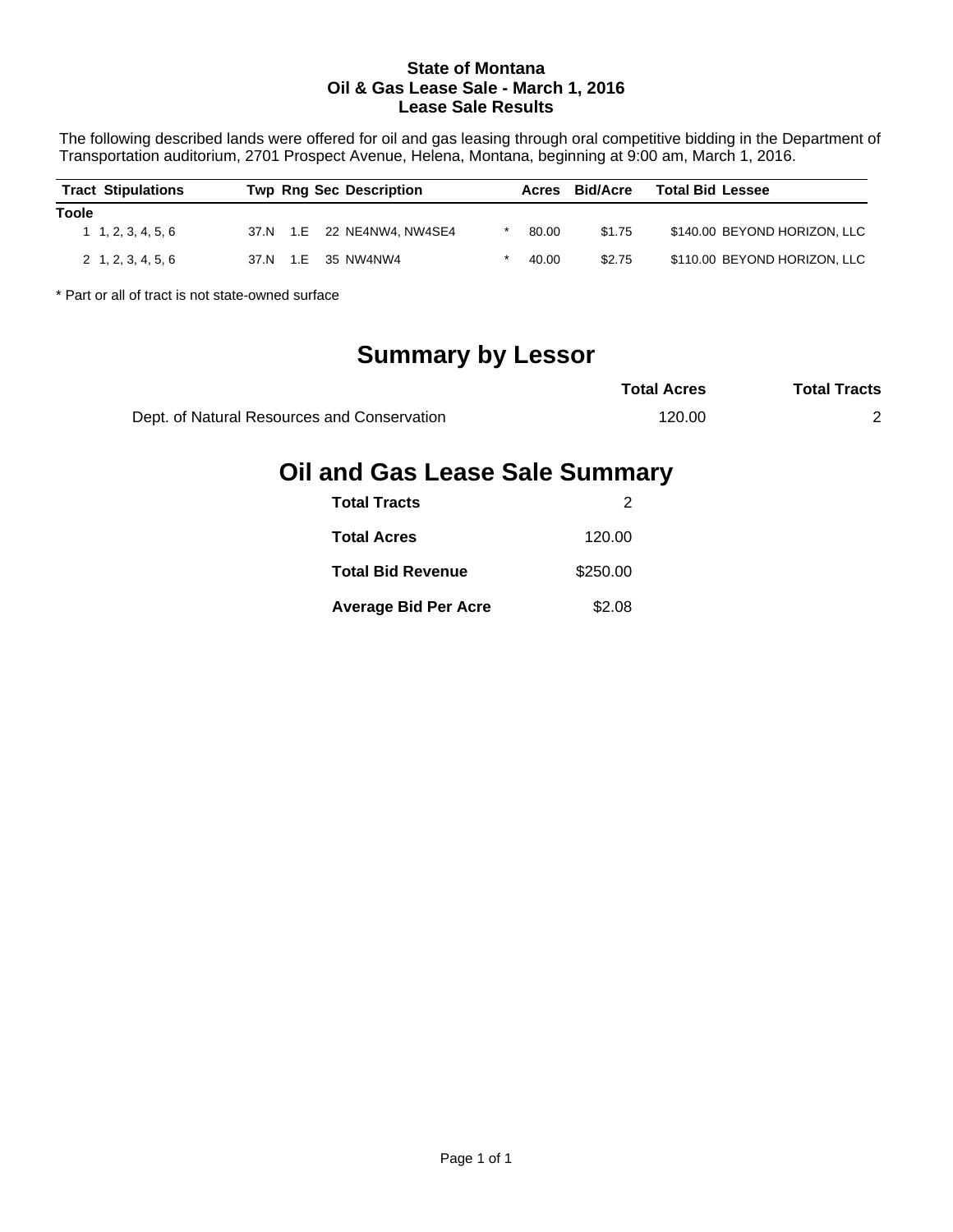#### **State of Montana Oil & Gas Lease Sale - March 1, 2016 Stipulations**

1 Prior to the drilling of any well on or into the lease premises, lessee shall send one copy of the well prognosis, including Form 22 "Application for Permit" to the Department's Trust Land Management Division (TLMD). After a well is drilled and completed, lessee shall send one copy of all logs run, Form 4A "Completion Report", and geologic report to TLMD. A copy of Form 2 "Sundry Notice and Report of Wells" or other appropriate Board of Oil and Gas Conservation form shall be sent to TLMD whenever any subsequent change in well status or operator is intended or has occurred. Lessee shall also notify and obtain approval from the TLMD prior to plugging a well on the lease premises.

Issuance of this lease in no way commits the Land Board to approval of coal bed methane production on this lease. Any coal bed methane extraction wells would require subsequent review and approval by the board.

- 2 The TLMD will complete an initial review for cultural resources and, where applicable, paleontological resources of the area intended for disturbance and may require a resources inventory. Based on the results of the inventory, the TLMD may restrict surface activity for the purpose of protecting significant resources located on the lease premises.
- 3 The lessee shall be responsible for controlling any noxious weeds introduced by lessee's activity on State-owned land and shall prevent or eradicate the spread of those noxious weeds onto land adjoining the lease premises. The lessee's methods of control shall be reviewed and approved by the Department's Unit Office that has jurisdiction for that locale.
- 4 The definitions of "oil" and "gas" provided in 82-1-111, MCA, do not apply to this lease for royalty calculation purposes.
- 5 If the State does not own the surface, the lessee must contact the owner of the surface in writing at least 30 days prior to any surface activity. A copy of the correspondence shall be sent to TLMD.
- 6 This lease includes areas that may be environmentally sensitive. Therefore, if the lessee intends to conduct any activities on the lease premises, the lessee shall submit to TLMD one copy of an Operating Plan or Amendment to an existing Operating Plan, describing in detail the proposed activities. No activities shall occur on the tract until the Operating Plan or Amendments have been approved in writing by the Director of the Department. TLMD shall review the Operating Plan or Amendment and notify the lessee if the Plan or Amendment is approved or disapproved.

After an opportunity for an informal hearing with the lessee, surface activity may be denied or restricted on all or portions of any tract if the Director determines in writing that the proposed surface activity will be detrimental to trust resources and therefore not in the best interests of the trust.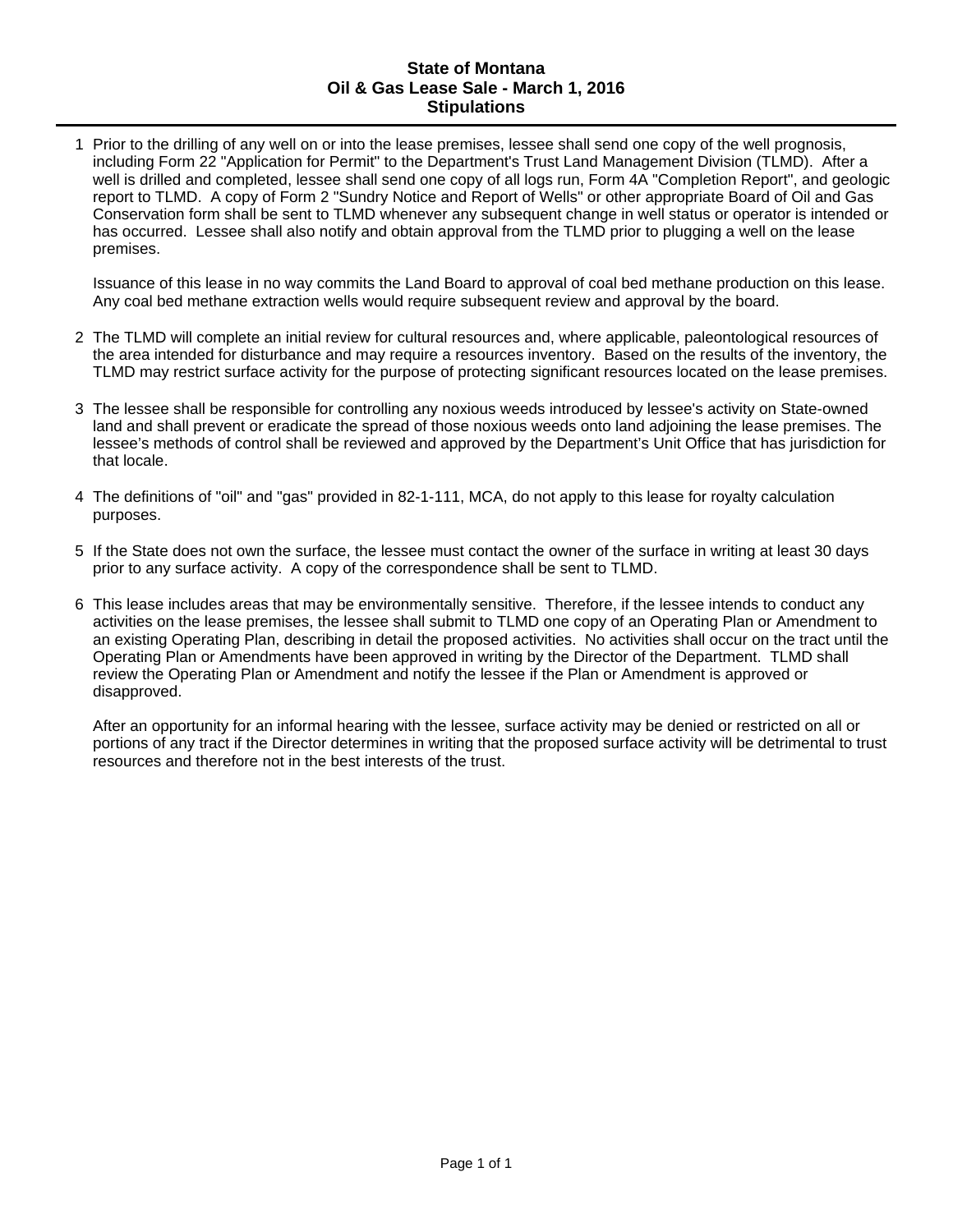#### **State of Montana Oil & Gas Lease Sale - March 1, 2016 Applicant List**

|              |  | <b>Tract Twp Rng Sec Description</b> | <b>Acres Applicant</b>        |
|--------------|--|--------------------------------------|-------------------------------|
| <b>Toole</b> |  |                                      |                               |
|              |  | 1 37.N 1.E 22 NE4NW4, NW4SE4         | 80.00 STILLWATER PARTNERS LLC |
|              |  | 2 37.N 1.E 35 NW4NW4                 | 40.00 STILLWATER PARTNERS LLC |